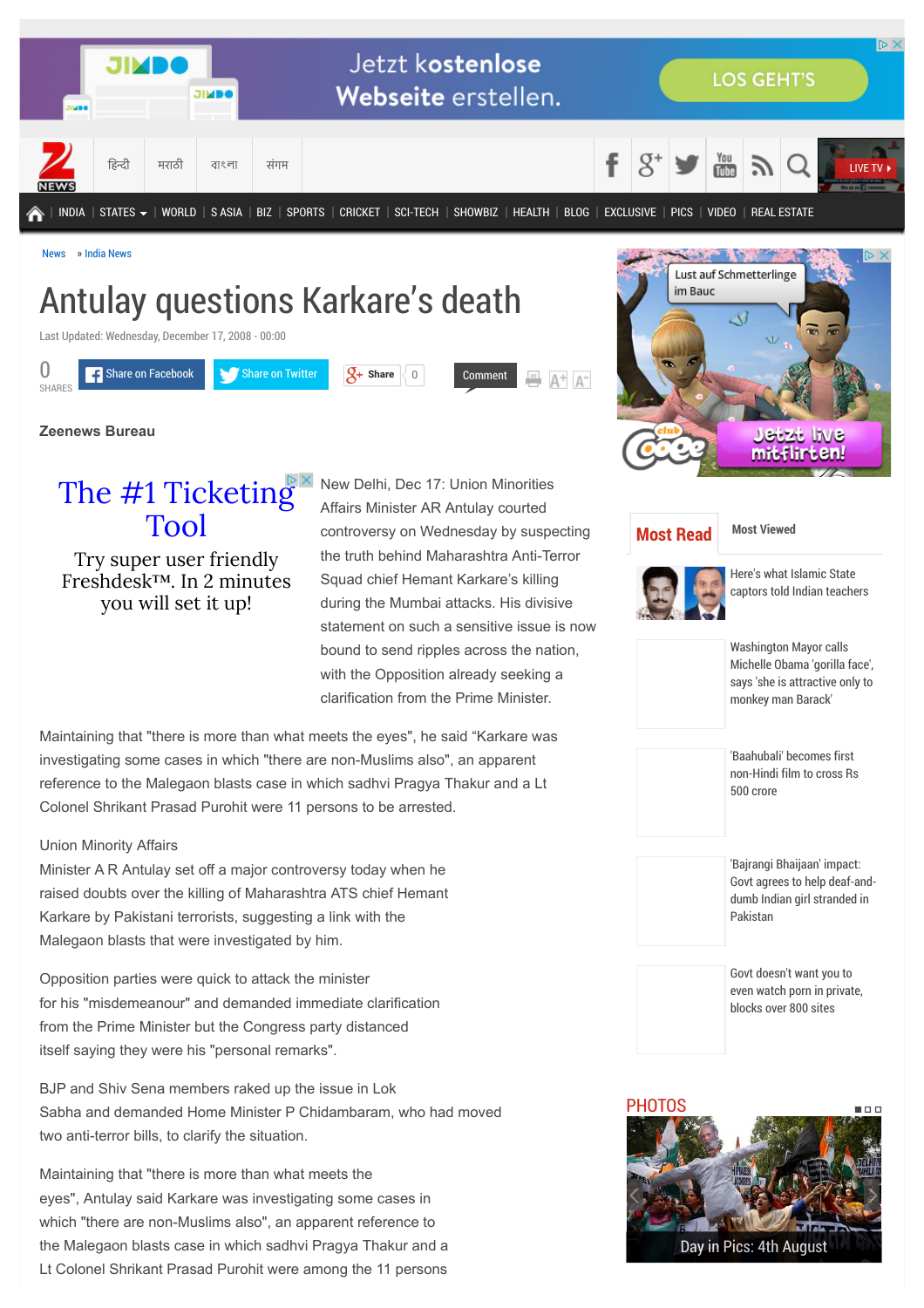to be arrested.

"Unfortunately his end came. It may be a separate inquiry how his (Karkare`s) end came, he told reporters outside Parliament.

Antulay said "Karkare found that there are non Muslims involved in the acts terrorism during his investigations in some cases. Any person going to the roots of terror has always been the target, he said.

"Superficially speaking they (terrorists) had no reason to kill Karkare. Whether he (Karkare) was victim of terrorism or terrorism plus something. I do not know," he added.

Reacting to Antulay`s remarks, Congress spokesman Abhishek Manu Singhvi they should be treated his "personal views" and Congress party does not not agree with them and does not not support such a formulation.

To a question, he said there was no no question embarrassment to the party.

Samajwadi Party MP Amar Singh, who himself was in the centre of a controversy when he had raised doubts over the killing of a Delhi police official in an encounter recently, said a senior leader like Antulay should before issuing any statement uphold the cherished tradition of collective wisdom of the Cabinet.

Not not completely disapproving the remarks, Union Minister Ram Vilas Paswan said Antulay must be having "more information" since he hails from Maharashtra.

# **Congress disassociates itself from Antulay`s remarks**

The Congress today disassociated

itself from the statement of Minority Affairs Minister A R Antulay suggesting that the killing of Mumbai ATS chief Hemant Karkare could be due to his investigation of the Malegaon blast.

"If it (the statement of Antulay) is correct we do not accept the innuendo and the aspersions cast," Congress spokesman Abhishek Singhvi told reporters here.

Singhvi said the Congress does not accept expressing doubt and raising questions on the issue.

"This should be the end of the matter. The Congress does not agree with Antulay`s statement," Singhvi said.

# **Anti-terror laws should cover communal riots`**

Minority Affairs Minister A R Antulay today demanded that communal riots should be brought under the purview of the new anti- terror law being brought in by the government to combat terrorism.

# TOP VIDEOS

| It's anti-democracy, says<br>Congress on MPs' suspension                                       |
|------------------------------------------------------------------------------------------------|
| Vyapam scam has destroyed<br>future of young people in MP:<br><b>Rahul Gandhi</b>              |
| IAS Officer becomes victim of<br>sexual harassment, posts her<br>tale on FB                    |
| <b>AAP leader Somnath Bharti</b><br>provokes anger for sexist<br>comment                       |
| <b>MORE FROM OTHER SECTIONS</b><br>S Sreesanth confident of                                    |
| playing for India in ICC World<br>Cup 2019                                                     |
| Fragile Australia batting will<br>benefit from James<br>Anderson's absence: Kevin<br>Pietersen |
| Amit Kumar dedicates new<br>album to father Kishore<br>Kumar                                   |
| Know what you need to eat<br>for glowing skin!                                                 |
| Yo-yo dieting not linked to<br>higher cancer risk                                              |
| Academic stress ups injury<br>risk in college players                                          |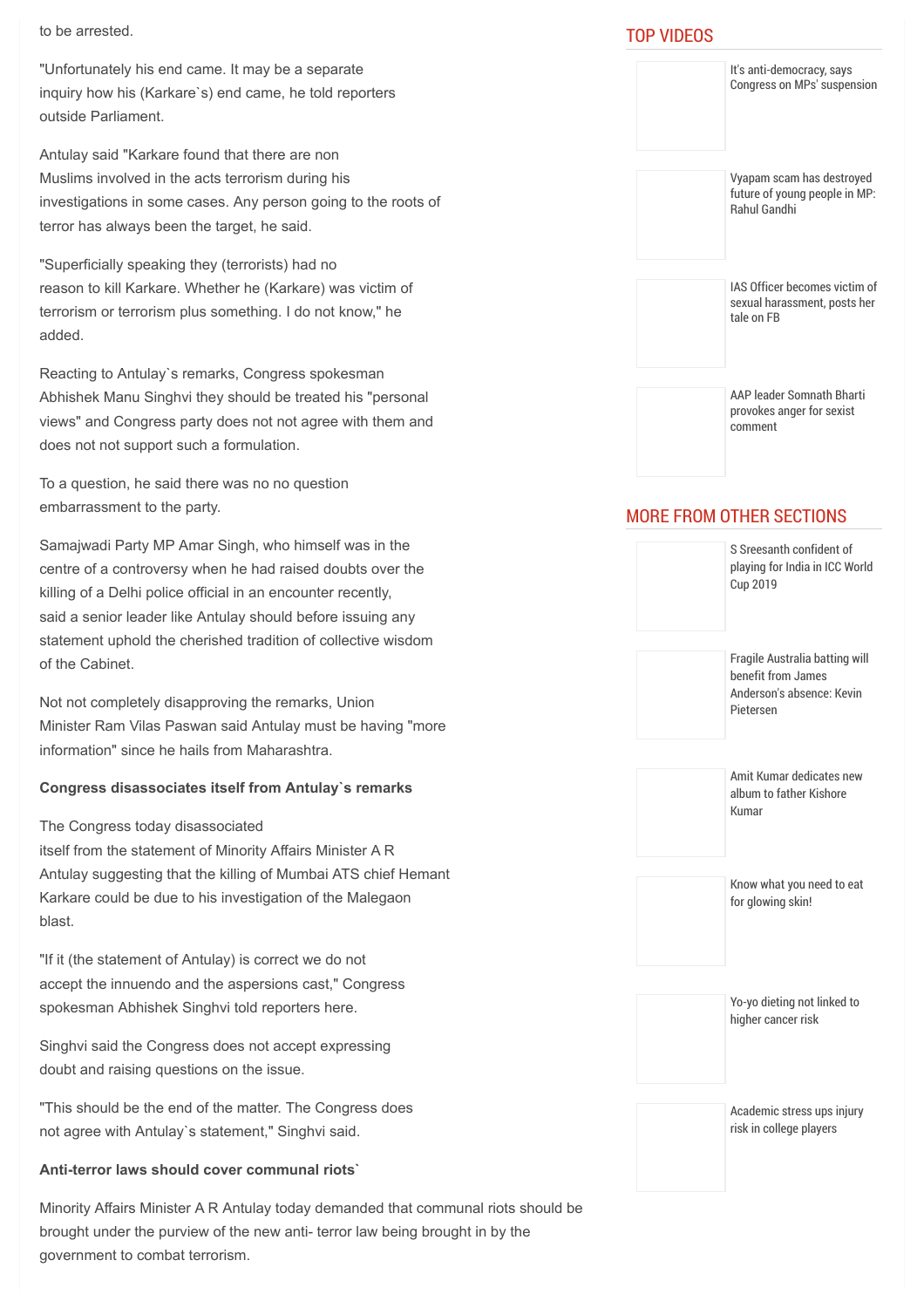"This law should also be applicable against communal rioters because rioters are also terrorists," he told reporters here adding that "this is his personal view that nobody can stop him from airing".

Referring to the killing of a large number of people in communal riots in independent India, he said those people who inflame communal riots should also be punished.

He, however, refused to answer whether this demand was raised in the cabinet and later shot down by the government.

First Published: Wednesday, December 17, 2008 - 00:00

TAGS:

## **FROM AROUND THE WEB**



[How Math Is Making Our Highways](http://www.ozy.com/acumen/how-math-is-making-our-highways-crumble/41459?utm_source=Outbrain&utm_medium=CPC&utm_campaign=INTL%20-%20All%20Clicks%20ALL%20Devices) Crumble OZY



[10 foods to improve your mood](http://guuglr.info/10-foods-to-improve-your-mood/) Guuglr.INFO



[This U.S. President Married a](http://www.ozy.com/flashback/this-us-president-married-a-college-coed/41605?utm_source=Outbrain&utm_medium=CPC&utm_campaign=INTL%20-%20All%20Clicks%20ALL%20Devices) College Coed OZY



Do You Wash Your Hair Daily? 7 [Reasons It's Doing More Harm Than](http://guuglr.info/do-you-wash-your-hair-daily-7-reasons-its-doing-more-harm-than-good/) Good Guuglr.INFO



[From Kidnap Victim to Murderous](http://www.ozy.com/flashback/from-kidnap-victim-to-murderous-militant/41343?utm_source=Outbrain&utm_medium=CPC&utm_campaign=INTL%20-%20All%20Clicks%20ALL%20Devices) Militant OZY



[And So It Began](http://plarium.com/en/strategy-games/sparta-war-of-empires/?plid=67283&pxl=outbrain&publisherid=SP_EN_ROW_New_Pool_Test)… Sparta: War of Empires Sparta



[Bones of 5,000-year-old Stone Age](http://www.irishcentral.com/roots/history/Bones-of-5000-year-old-Stone-Age-child-and-adult-found-in-Irish-cave.html) child and adult found in Irish cave IrishCentral



The Game That Got Millions Of [Fans In The Day Of Its Release. A](http://plarium.com/en/games/stormfall-age-of-war/?plid=62773&pxl=outbrain&publisherid=SF_EN_ROW_15) free version is available now Stormfall



Titanic's great mystery solved, [Canadian 'heiress' exposed as fraud](http://www.irishcentral.com/roots/history/Titanics-last-great-mystery-solved-as-Canadian-heiress-is-exposed-as-a-fraud.html) IrishCentral

Recommended by Outbrain

## **MORE FROM ZEENEWS**  $\leftarrow$  3

### **[INDIA](http://zeenews.india.com/india)**

**[#IndiaMissesKalam: From](http://zeenews.india.com/news/india/indiamisseskalam-from-childhood-to-presidency-there-was-one-constant-his-smile_1641502.html) childhood to presidency, there was one constant - His smile!**

#### **[Govt won't reduce central](http://zeenews.india.com/news/india/govt-wont-reduce-central-forces-in-northeast-rijiju_1641496.html)**

**Britain extends Iraq air**

**[WORLD](http://zeenews.india.com/world)**

#### **[strikes mission by a year](http://zeenews.india.com/news/world/britain-extends-iraq-air-strikes-mission-by-a-year_1641495.html) [Bobby Jindal confident of](http://zeenews.india.com/news/world/bobby-jindal-confident-of-winning-iowa-caucus-and-new-hampshire_1641494.html) winning Iowa Caucus and New Hampshire**

### **South Africa recall big [guns for New Zealand one](http://zeenews.india.com/sports/cricket/south-africa-recall-big-guns-for-new-zealand-one-dayers_1641526.html)dayers**

**[SPORTS](http://zeenews.india.com/sports/index.html)**

**Bopanna-Mergea team [advances to the Citi Open](http://zeenews.india.com/sports/tennis/bopanna-mergea-team-advances-to-the-citi-open-quarters_1641525.html)**

#### **[ENTERTAINMENT](http://zeenews.india.com/entertainment)**

**[Never been, never will be](http://zeenews.india.com/entertainment/music/never-been-never-will-be-talent-like-kishore-kumar-lata-mangeshkar_1641459.html) talent like Kishore Kuma Lata Mangeshkar**

**[Ronda Rousey to star in](http://zeenews.india.com/entertainment/movies/ronda-rousey-to-star-in-film-based-on-her-autobiography_1641443.html) film based on her**